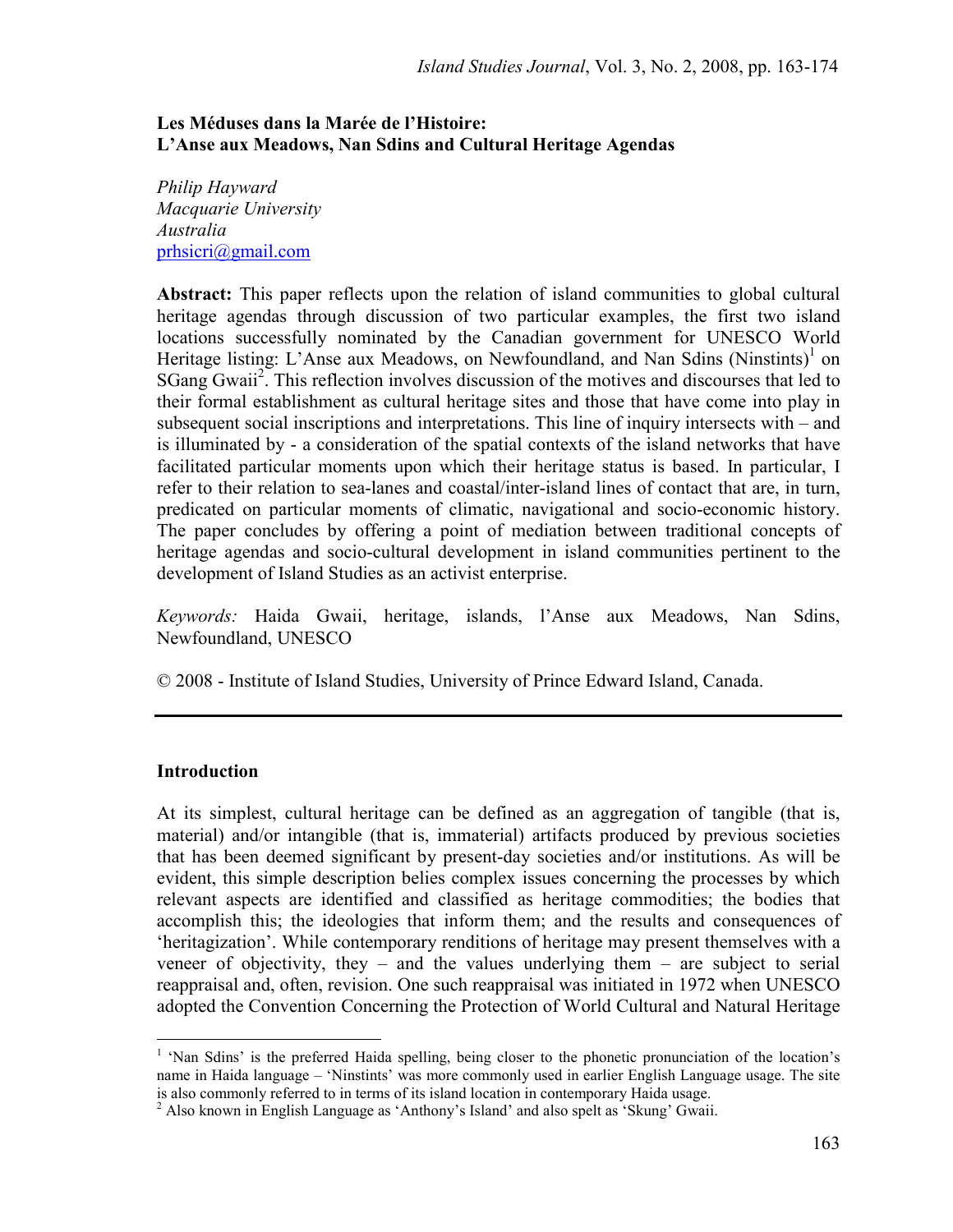and subsequently initiated a register of World Heritage sites and mechanisms for locations to be nominated, assessed and ratified that were implemented in 1978. As befits a specifically internationalist body, the Convention stressed its address to the "common heritage of humanity" (without providing any definition of that problematic unitary entity). This article contributes to the unfolding process of heritage development by reappraising two of the earliest successful UNESCO heritage nominations, for Canada's L'Anse aux Meadows and Nan Sdins sites, in the light of subsequent developments of the areas and of political discourses involved in identifications with the imagined pasts they have been perceived to represent. In developing these arguments the article also reflects on the islandness of the locations, the relevance of this aspect to Island Studies more generally and on the extent to which international heritage agendas (as they have been applied in recent decades) can be seen as productive for indigenous societies and politics in the locations concerned.

# L'Anse aux Meadows

The L'Anse aux Meadows heritage site is located on the shore of a small bay on the western tip of Newfoundland's northern peninsula. Like many places in the province, the current name of the location dates from early European exploration of the island. As the first and second words suggest, the place name has a French origin. In time – and particularly given the increasing ascendancy of the British over the island from the 1700s on – many of the original non-English language names attached to Newfoundland became hybridized. The use of 'Meadows' in the place name, combined with a translation of the French term 'L'Anse (meaning a small bay or cove) suggests a bucolic locality. The "meadows" reference is, in fact, a corruption of the French word *méduses* which translates, rather differently, as "jellyfish" – in reference to the marine invertebrates that fishermen observed in the vicinity, which congregate at junctions of warm and cooler currents, such as those intersecting at the northern entrance to the Strait of Belle Isle. The designation was not only incidentally descriptive; it was significant since areas of jellyfish aggregation attract whales and, therefore, whalers such as the Basque mariners who worked the waters in the 1500s-1600s.

Despite being premised on a distortion of 'méduses', reference to the area in terms of its "meadows' might have accorded with the perception of those Vikings who arrived in the area around 1000AD. Having traveled down from Greenland with grazing animals onboard their longboats they found fertile pasture on the Newfoundland shore. Interpreted with regard to the narrative of *Eiríks saga rauoa* ('The Saga of the Erik the Red'), generally acknowledged to have been written in the  $13<sup>th</sup>$  Century and preserved in two extant manuscripts<sup>3</sup>; the site appears to have been a temporary staging post for voyages further south to the area of the present-day Canadian Maritime provinces and/or the US New England states. In the general history of the island, and of the indigenous peoples who occupied it until they were decimated, displaced and/or eradicated by European visitors and settlers, the Viking incursion comprises the merest 'blip' on the historical radar. For the majority of Newfoundland's period of European settlement, from the 1600s on, it was

<sup>&</sup>lt;sup>3</sup> The 14<sup>th</sup> Century *Hauksbók* and 15<sup>th</sup> Century *Skálholtsbók*.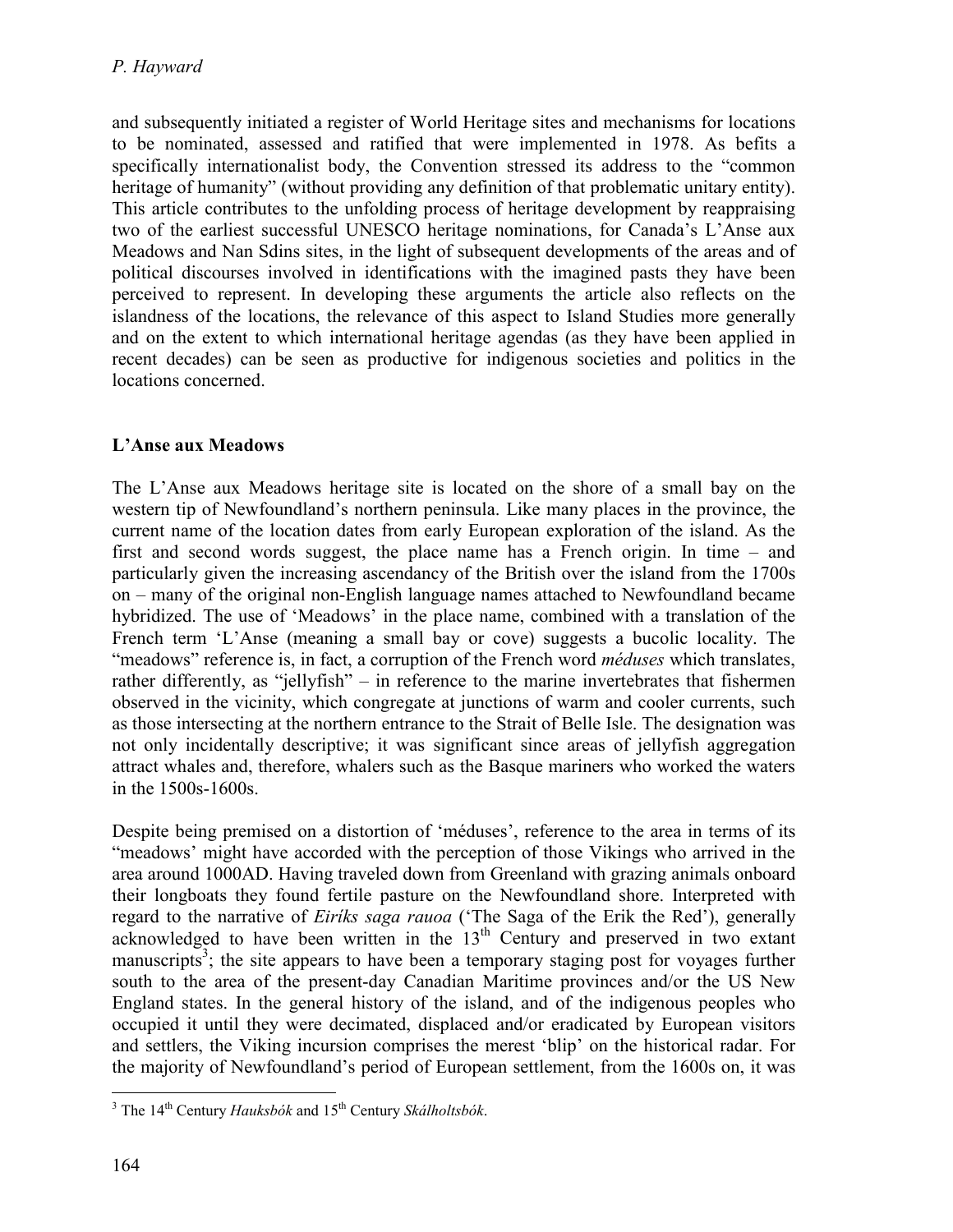also completely unknown. While there was North American interest in identifying the location of the mythical Vinland from the late 19<sup>th</sup> Century onwards (*see* Wawn, 2002), it wasn't until the 1970s that it was established that there unquestionably *was* a Viking history on the island.

The location now known as L'Anse aux Meadows (henceforth 'L'Anse') had a human history before and after the Norse visits but, despite the efforts of some archeologists and the site's interpretation centre displays to assert the significance of serial occupancy of the area; the histories of indigenous communities have paled in the spotlight that has been applied to the site's brief moment of Viking residence. In many ways the meanings and significance accruing to L'Anse derive from pre-constituted narratives that were waiting to be affixed to an appropriate archeological site. In this regard, the present day area is as much a site of crystallized discourse as one that *formed* such discourse. Following the discovery of what purported to be a  $13<sup>th</sup>$  Century map of the North Atlantic showing areas of North America visited by the Norse in the  $11<sup>th</sup>$  Century<sup>4</sup>, a number of archaeologists and aficionados of Viking history and literature began to actively seek North American locations that might have relics of visits to the 'Vinland' territories mentioned in the sagas. In 1961, the Norwegian enthusiast Helge Ingstad visited the township of L'Anse aux Meadows and examined landscape features identified by local resident George Decker that suggested earlier settlement (*see* Ingstad & Stine Ingstad, 2001: 122-127). He subsequently conducted excavations together with his partner Anne Stine Ingstad in 1973-76 that led them to claim the features as remnants of a Viking settlement. Subsequent excavations by Parks Canada provided further archeological evidence to support this claim and initiated the processes that led to the area's designation as a national historic site in 1978.

International recognition soon followed. In 1972, UNESCO established an international World Heritage Program that aimed to catalogue, name, and conserve sites of outstanding cultural or natural importance to the common heritage of humanity. As this characterization suggests, "importance" was deemed the principal factor. Such a term is, of course, highly contentious and the issue of judging importance is a complex and problematic one. The advantages of attaining world heritage listing are multiple. National and regional prestige and publicity are obviously particularly useful to the tourism industry. Conservation is another key element. UNESCO listing places requirements upon the national and regional authorities responsible for a listed location to maintain and conserve the sites (again, an often problematic and contested enterprise). The listings can thereby function as interventions in disputed uses of sites or else add substantial impetus to previously under-developed preservation initiatives. The first round of nominations for UNESCO World Heritage listing were processed in 1978, with Canada successfully proposing two sites, the Nahanni National Park, in the Mackenzie Mountains (a wilderness area in the Yukon) and L'Anse aux Meadows National Historic Park.

The Canadian submission on L'Anse and the report of ICOMOS (the International Council on Monuments and Sites), which assessed the applications for UNESCO, were balanced in that both emphasized the historical continuity of human use of the site, which they identify

<u>.</u>

<sup>&</sup>lt;sup>4</sup> See Seaver (2004) for a comprehensive critique of the map's authenticity.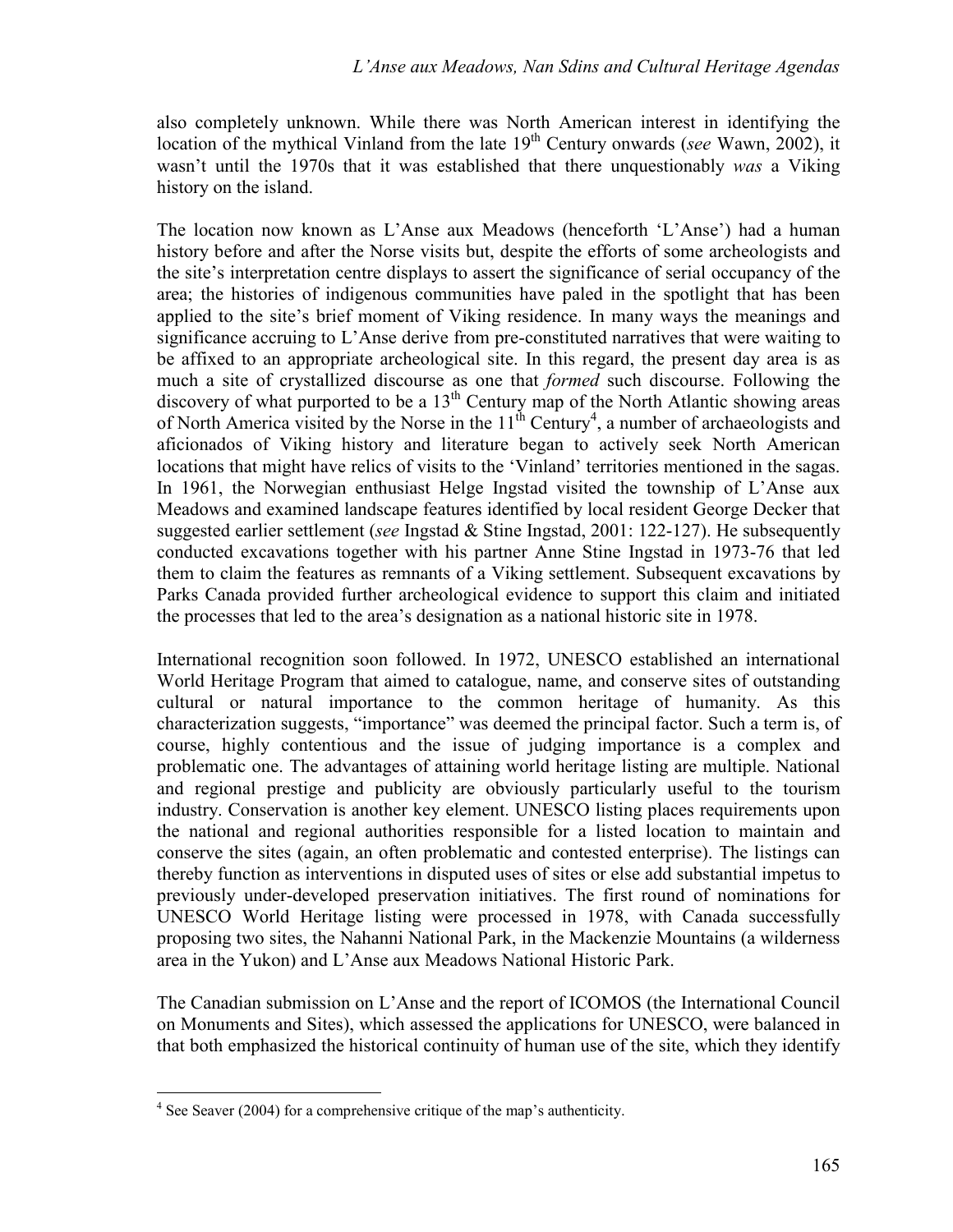as going back 5000 years, but gave most prominent status to the brief moment of the Viking settlement. As the final paragraph of ICOMOS's recommendation states:

"In spite of the unastonishing appearance of its archaeological vestiges (which were entirely covered after excavation), l'Anse aux Meadows is an outstanding property of Man's heritage. It is a precious and, up until now, unique milestone in the history of human migration and the discovery of the universe; it is the oldest settlement of European origin in America" (ICOMOS, 1978: 2-3).

There are many aspects of this assessment that merit discussion – but perhaps the reference to "discovery of the universe" is the most illuminating, referring, as it does, to the perception that the Vikings' voyage out to the Americas was somehow analogous to the NASA Apollo program initiated in 1961 (which resulted in the first human moon landing in 1969); or, perhaps more appropriately to the time of the proposal's submission, the two Viking spacecraft launched by NASA to gather information about Mars in 1975. Similar references come up in much writing about the Vikings and other early European maritime exploration – senses of voyages into the distant, alien unknown. Of course the issue here is that for the indigenous inhabitants of the area the brief Viking stay was unconnected with significant discoveries about the universe. It was more akin to a brief visitation by unwelcome foreigners, who landed, proved hostile, were engaged in combat and departed soon after.

Indeed the Vikings' welcome was notably cooler than the coordinated civic celebrations that took place in Newfoundland in July 2000 as part of the 'Vikings 1000' year, one of the highlights of which was the arrival of the replica Viking longboat *Islendingur* ('Icelander') leading a convoy of smaller replicas into L'Anse's cove. The flotilla was met by crowds and celebrated with a performance by the theatre group Spirit of Newfoundland and a concert by popular local folk-rock group The Fables. The event was widely covered in Newfoundland, Canadian and global media, and fulfilled Newfoundland Premier Brian Tobin's event launch speech, which had asserted that:

"The Vikings! 1000 year promises to be our most successful and exciting tourism season ever, for both our visitors and the residents of Newfoundland and Labrador… All the details necessary to plan a Viking vacation or sample a Viking experience are now available… This is an outstanding, province-wide event… The Vikings are here to stay" (Newfoundland Premier's Office, 2000: 1).

The latter reference referred (in substantial part) to the inauguration of Norstead, a replica Viking encampment constructed close to the archeological site. This offered a 'living history program', enacted by costumed employees performing Viking era crafts and interacting with visitors in character. This has, indeed, persisted to the present, during summer seasons at least, and the current L'Anse site combines a centralized interpretation building, retail and refreshment facility with a site trail, signage and a number of fabricated sodhouses modeled on archaeological remnants.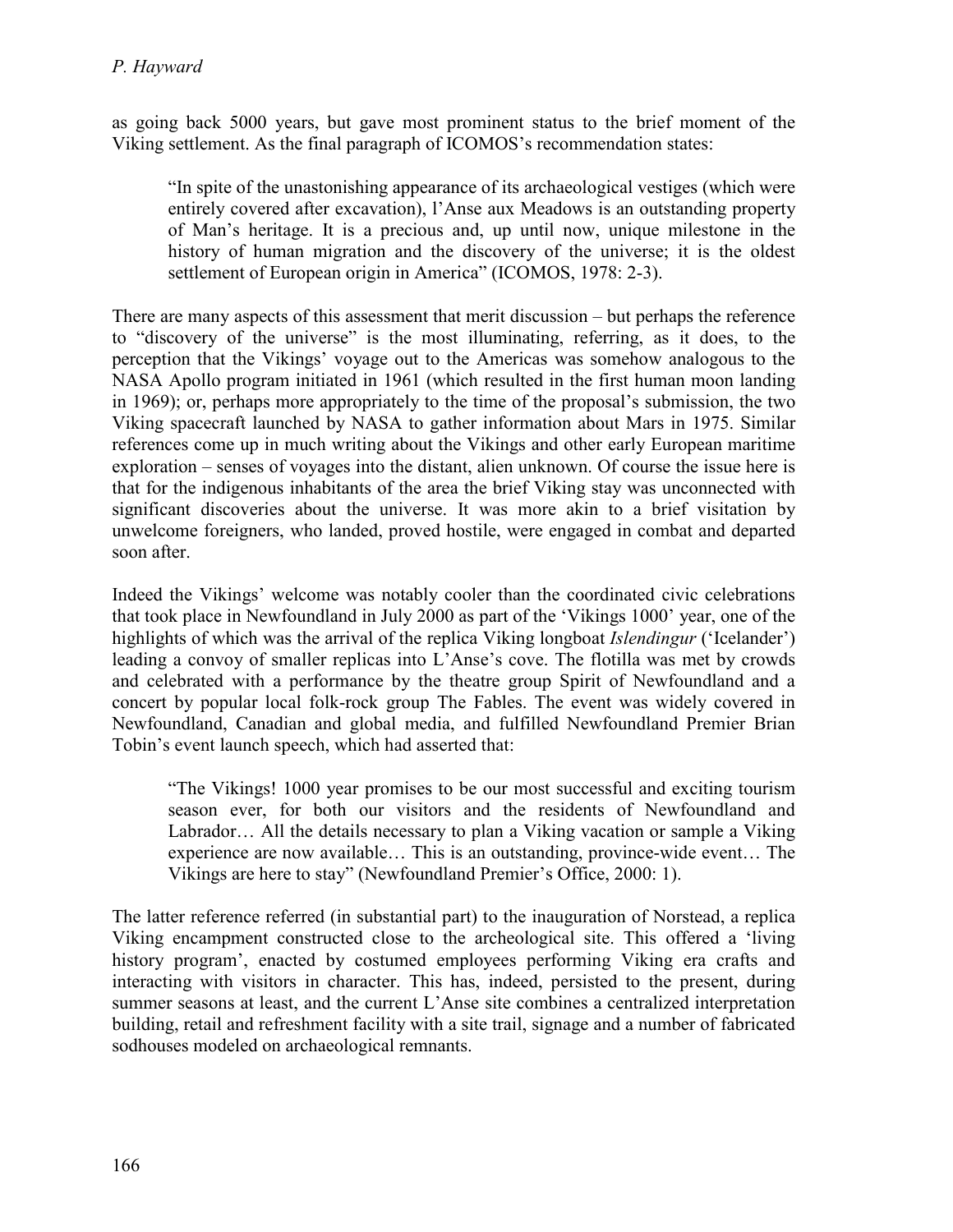In an effort to identify and exploit an association with the site (and its mythologies) a number of tourist enterprises have adopted appropriately related names, logos, product and design attributes. One of the most striking of these is located in St Anthony, some 45 minutes drive north west of the site (in an area with no known Norse association). On a coastal headland just out of the town centre, the Lightkeepers Restaurant has developed an annex modeled on the restored sodhouses at the L'Anse heritage site named Leifsburdir<sup>5</sup>. During the summer season visitors can experience what the restaurant's website describes as a "Great Viking Feast" comprising a banquet of iconic settlement-era Newfoundland dishes (such as Jiggs dinner<sup>6</sup>), served, compeered and accompanied by staff in Viking costumes (*e.g*. Fishing Point, 2005).

The conflation of Viking themes and quintessential Newfoundland cuisine suggests an association between Viking spirit and history, heavily premised on qualities such as rugged adventurousness and resourcefulness; one that produces a fanciful conflation of the brief moment of Viking visitation and the latter European settlement of Newfound and North America in general. I gained insight into this during a visit to the site in June 2007 when a middle-aged Canadian couple of apparent European ancestry asked me to take a photograph of them. When I agreed they carefully posed themselves and positioned me to take several images of the particular view they desired. A brief conversation followed. They were from rural Ontario and explained that the image was intended as: "The Christmas Card shot" (that is, the front of a custom-made Christmas Card to send to friends and family). When I asked why the particular image they sought was so significant, the male replied by sweeping his arm in an arc and informing me that, "This was where it all started".

## Nan Sdins and Haida Culture

The second island location nominated by the Canadian government for UNESCO World heritage listing was a very different one, located on the opposite side of the country in a location even more remote from urban centres – Nan Sdins (Ninstints) village, located on the coast of SGang Gwaii at the south eastern corner of the Haida Gwaii (Queen Charlotte) island group off the north west coast of British Columbia. Unlike the romantic international saga behind the identification and elevation of L'Anse - which was facilitated by a range of agencies - the campaign to establish Nan Sdins as a heritage site occurred as part of a hard-fought and concerted reassertion of local indigenous values.

According to most recent estimates, human habitation of Haida Gwaii commenced over 10,000 years ago<sup>7</sup>. Early contacts, oral historical accounts and archeological evidence establishes that from the mid 1500s-1800s (and perhaps earlier) the Haida were a fierce and aggressive sea-going community that dominated much of the coast of (present-day) British Columbia through raiding, trade and vassalage (in a similar manner to that which the Vikings exercised in northwestern Europe and the north Atlantic in the period between

<sup>-</sup><sup>5</sup> 'Leif' in reference to Leif Erikson the Viking leader, *burdir* – a small Viking shelter/dwelling.

<sup>&</sup>lt;sup>6</sup> "Dine with us on Moose Stew, Cod Casserole, Jiggs Dinner, Cod Tongues, Roast Capelin, Baked Atlantic Salmon, Roast Beef, Squid Fried Rice, Salads and Rolls." (website description)

 $<sup>7</sup>$  See Koppel (2003) for an overview of the research projects that established this dating.</sup>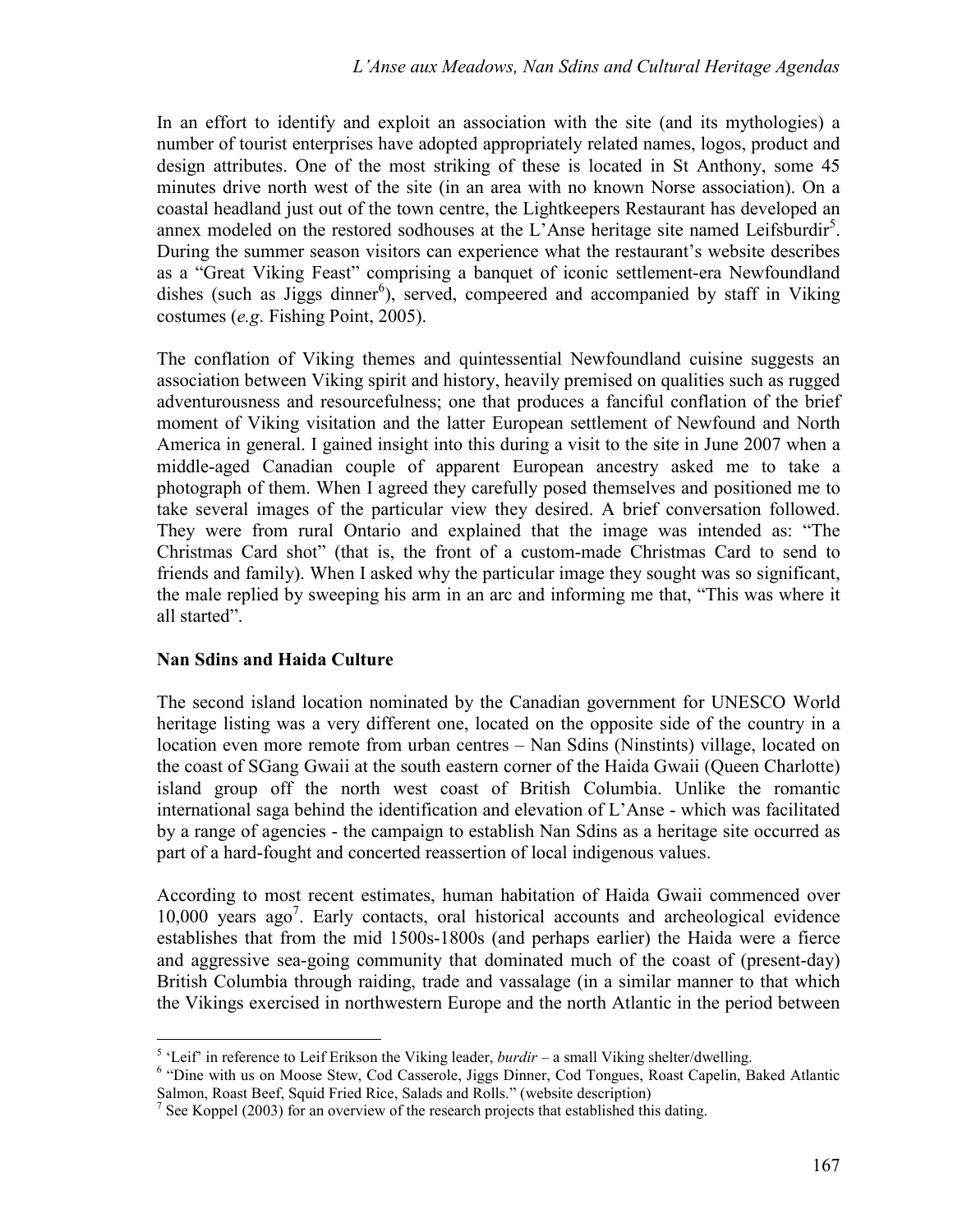the late 700s and 1100AD). First European contact was recorded in the 1770s, in the form of visits to the islands by the Spanish navigator Juan Perez and Briton James Cook. The estimated population at that time was  $20,000+$  spread amongst over twenty townships. Until the late 1800s Russian and, later, British/Canadian fur traders were the main contacts, trading in otter pelts. There were severe consequences to this contact. One of the first was the rapid decline of the indigenous otter population as it was over-exploited by Haida wishing to benefit from their inclusion into a new trade network. Another was even more traumatic, the major decline of the islands' human population as result of the introduction of diseases such as smallpox, with as few as 600 Haida being left alive at the turn of the  $20<sup>th</sup>$  Century. The Nan Sdins site was abandoned in the mid-1880s, as its remaining residents relocated to the main islands to aggregate with survivors of other shattered communities. As in many other Pacific North East locations, Nan Sdins's sophisticated and monumental carved cedar communal houses, mortuary columns and totems were left to slowly decay. By virtue of the site's abandonment these structures were not dismantled and/or replaced with more modern buildings as in other Haida communities, and the location now provides one of the few intact material remains of a sizeable Haida community in the islands.

While the social and cultural base of Haida life and community distribution was traumatically diminished in the late 1800s, a number of traditional cultural practices, such as wood and stone carving and metal work persisted, as both an autonomous activities and as small-scale (and initially little-recognized) commercial crafts enterprises. As writers such as Bell (1999) and Jonaitis (2005) have documented, in the 1950s a number of political and art historical/anthropological strands combined to re-appraise and valorize Haida and other West Coast First Nations' visual/material culture. This took several forms, including expeditions to various parts of Haida Gwaii to 'rescue' abandoned mortuary poles and preserve and re-present them at urban locations such as the University of British Columbia; the recognition of early-mid  $20<sup>th</sup>$  Century craftwork through its acquisition by galleries and collectors; and the recognition and facilitation of a new generation of Haida artists. In terms of heritage sites in Haida Gwaii, the first notable enterprise was the designation of SGang Gwaii island as a Class 'A' Park by the Provincial Government of British Columbia in 1957. This move provided a notional protection for Nan Sdins from damage and/or development or resource exploitation projects, but did little else.

The 1970s and early 1980s saw two parallel phenomena, i) the ever-increasing reputation of traditional Pacific First Nations' visual-material practices and the elevation of Bill Reid (and others) into figures of major national and international importance and ii) the intensification of disputes about land rights and use on Haida Gwaii. The fundamental causes of the dispute were both the in-migration of non-indigenous Canadians, who now comprise around half of the islands' circa 5000 population, and the dynamic of the forestry industry that many off-islanders (and Haida) were employed in. The most sustained campaign began in 1974 when news of plans for logging operations in South Moresby island resulted in the first concerted attempt by Haida (and their non Haida supporters) to assert control over traditional lands by opposing the logging plan through a series of public protests and disruptions. These eventually led to the Haida Nation declaring the area a 'Haida Heritage Site' in 1985 and the eventual signing of the Gwaii Haanas Agreement in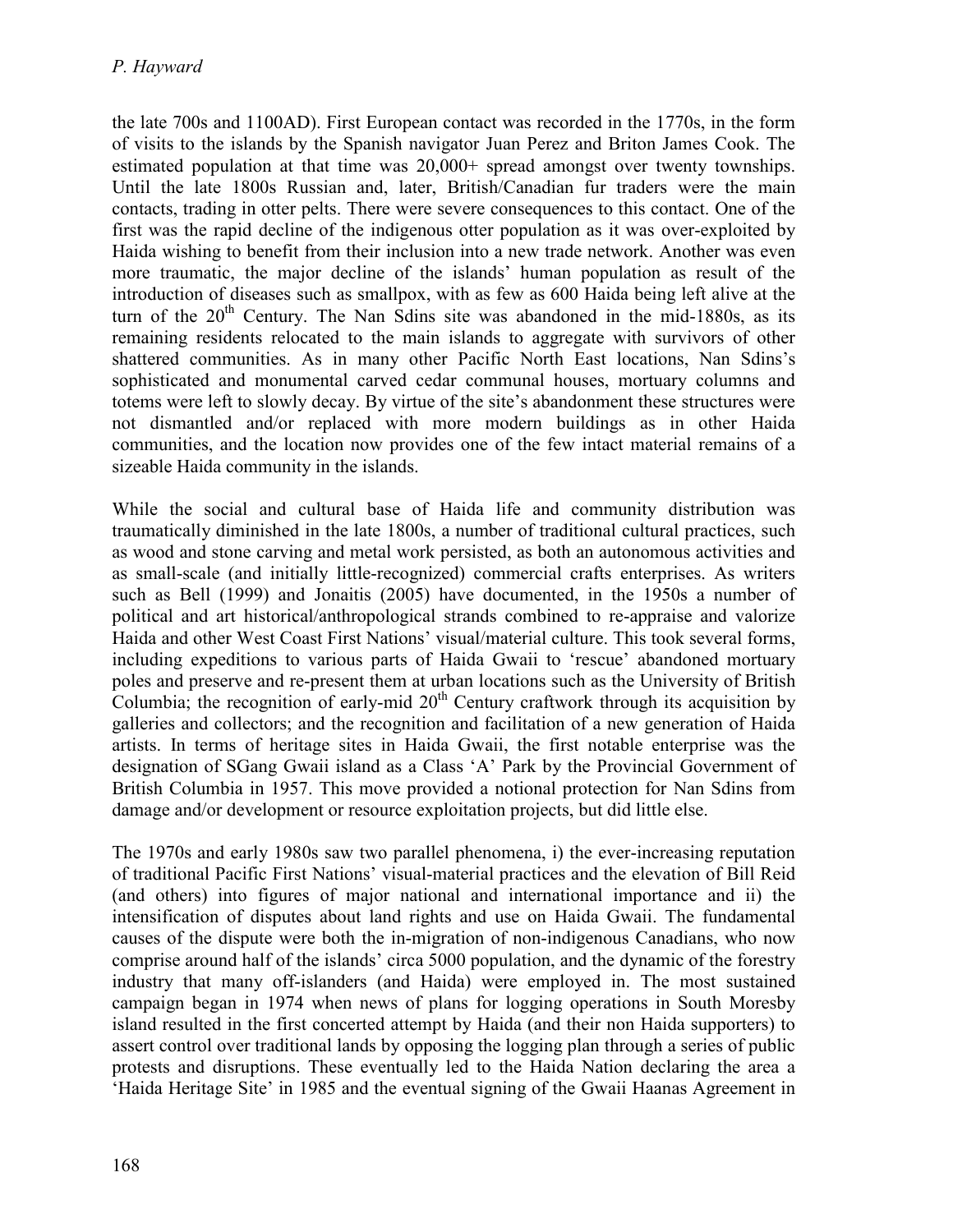1993 between the Haida and the Government of Canada<sup>8</sup>. The nomination of Nan Sdins for UNESCO world heritage listing took place in this context and, significantly, was premised on the intent to "guarantee optimal conditions of preservation of the village of Ninstints and its wooded environment" (ICOMOS, 1981: 2). The connection of natural forest habitat and Haida culture in this submission accords with contemporary Haida cosmologies<sup>9</sup>. As the Haida Nation website declares:

"Our culture is born of respect, and intimacy with the land and sea and the air around us. Like the forests, the roots of our people are intertwined such that the greatest troubles cannot overcome us. We owe our existence to Haida Gwaii. The living generation accepts the responsibility to ensure that our heritage is passed on to following generations".

But there are key differences between this indigenous agenda and that of external preservationists. While the Canadian world heritage listing application colourfully referred to the manner in which Nan Sdins "composed entirely of cultural features of organic matter" was "being devoured by the environment" (Government of Canada, 1980: 6); anthropologist Gloria Cranmer Webster, former Kwakwaka'wakw curator of the U'mista Cultural Centre at Alert Bay, has posed an alternative interpretation (which accords with contemporary Haida sensibility):

"We know what conservators do or try to do; that is, preserve objects for as long as possible. But, diametrically opposed to this is the general Indian view as I know it, which is that objects are created to be used and when those objects are damaged or worn out, they are thrown away and new ones are made. This applies to everything from small masks to large totem poles. For example, many Indian people feel that once a pole has served its purpose it should be allowed to go back into the ground. I think this attitude has a lot to do with the way Indian people look at the objects. The objects themselves are not important; what matters is what the objects represent" (Cranmer Webster, 1986: 77).

In an effort to accommodate these values, those preservation measures that have been adopted at the site have affected a notable compromise between Haida sensibilities and standard conservation agendas, prioritizing 'organic' minimally-interventionist delaying procedures that nevertheless allow the cedar structures to decompose naturally (see Rhyne, 2000). From the early 1980s, when the Haida unilaterally sent 'watchmen' to the site to protect it from vandalism, pilfering and/or other damage (and to collect permit money from tourists to sustain the scheme), through to the present, when Haida interpreters operate at the site informing the carefully regulated flow of tourists about Haida history; the site has been implicated into deeper heritage, land ownership and political debates which grant it a

<sup>&</sup>lt;sup>8</sup> Archived online at the Parks Canada website: www.pc.gc.ca/pn-np/bc/gwaiihaanas/plan/plan2a\_E.asp.

<sup>&</sup>lt;sup>9</sup> These have been informed and inflected by broader claims to - and ideologies of – indigenous peoples' holistic, eco-spiritual identification with land circulating amongst Canadian First Nations' communities and international indigenous groups over the last two decades.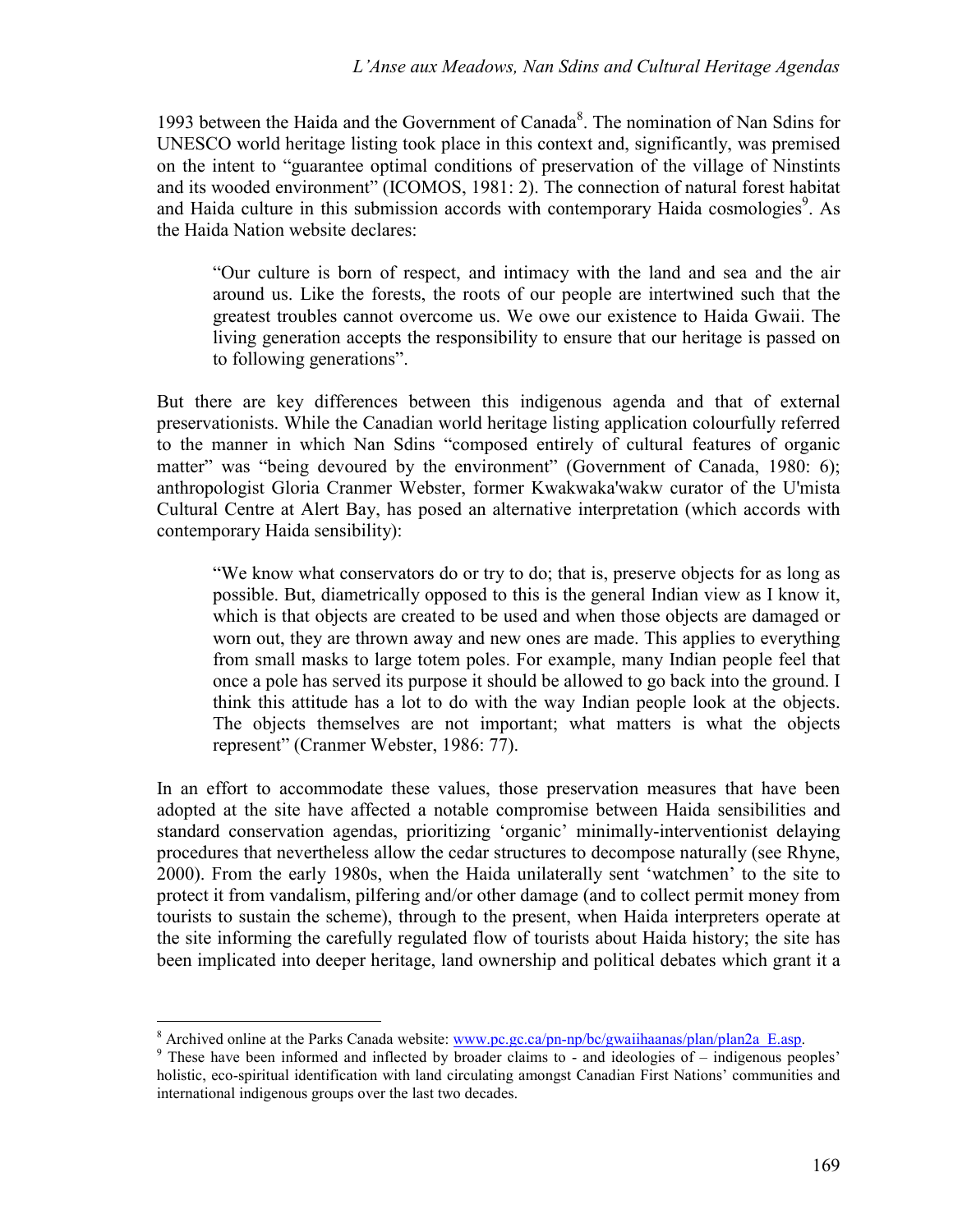new potency, a new significance that transcends its demise as a lived settlement and returns a dignity to its gradual re-immersion into the eco-scape of Haida Gwaii.

# Symbolism and Vulnerability

Islands' locations – and particularly their relation to sea routes – can imbue them with significance as pivotal and/or connecting points within histories of 'discovery', exploration, population movement and/or trade. Some islands are thereby vulnerable to appropriation and elevation within external heritage agendas. I characterize this as a 'vulnerability' (rather than an opportunity or advantage) since it is the global discourses and significance that attract 'heritagization' in these formations rather the specificities of islands' internal places and indigenous histories.

Externally validated heritage listings prioritize use value within a broad transnational concept of 'heritage' rather than value to local communities. In this regard, such listings are a form of external ideological characterization and contextualization. They often interpret the material artifacts of a particular socio-cultural moment as crucial heritage elements, seeking to preserve them in their current deteriorated state as ruins that – as in Romantic European sensibility – evoke former glories through their very fragmentation and decay. Or, just as problematically, they seek to attach re-creational amenities to sites that attempt to produce approximations of what former social activities and material cultures may have resembled. Such practices are distinctly opposite to the Haida sensibility that sees the intangible heritage of symbols and iconographies as being the essence of cultural identity and material artifacts as the short-term (and replaceable) vehicles of its expression.

Haida academic Marcia Crosby has argued that much external engagement in heritage issues is premised on a "salvage ethnography… whose purpose is to construct a traditionally intact aboriginal history that existed just before contact" (2005: 112). In this she identifies that:

Telling (recording) this story is the first paradoxical act of "salvaging" (saving) the remnants of such "authentic" cultures (*ibid.*)

Such a practice is distinct from processes of recognizing, engaging with and facilitating aspects of *lived* culture in contemporary communities and locations; and of acknowledging continuity in new, adapting and homeostatic forms – in short, of acknowledging heritage as a living, dynamic entity.

In this regard, the interpretation of agendas such as UNESCO's World Heritage criteria is obviously an important factor. However it was originally dressed, L'Anse aux Meadows' identification is obviously an example of a global mythology affixing itself to a location that has no direct or significant connection to remnant indigenous societies. Nan Sdins, by contrast, drew on a group of regional initiatives in its pitch for a heritage status that was deeply connected to and expressive of indigenous culture. In the first formation we can see an island location being sanctified as a location of early Western global expansion. In the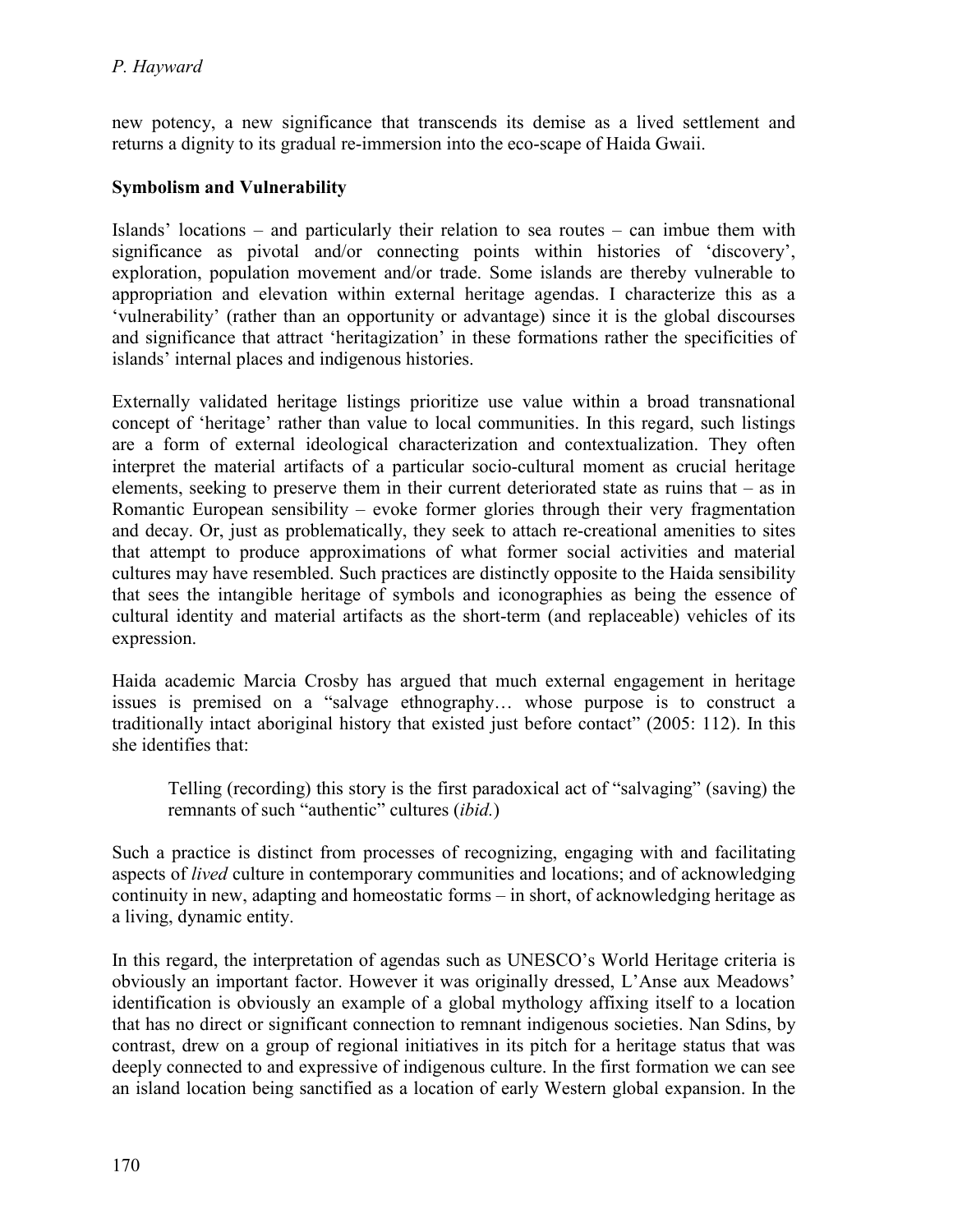other, we can see a memorial to the indigenous cultures decimated and demoralized by more recent globalization. The cultural heritages of both are thereby memorialized: premised on the various archeology and/or decayed materiality of communities positioned in precise points in island space and time. Heritage here is archetypically museumified *in situ*. In the case of L'Anse, it has developed as a combined educational, informative and recreational centre premised on the internal displays and publications of its central heritage site, its Norstead 'lived history' recreations and the independent tourist enterprises that have accreted to it. Nan Sdins, by contrast, remains a site in tension.

Between these positions, it is possible to identify heritage agendas of particular pertinence for island cultures whereby material artifacts that can convey historical meaning can be regarded as elements in interplay with simultaneously deep-rooted and shifting intangible cultural histories and expressive styles. The most pertinent aspect is that these also require support to continue their trajectories in times of significant social, cultural and environmental change. Newfoundland's L'Anse site is a paradigmatic example of the effacement of local island indigenous cultures in favour of a mythologized western tourist heritage commodity. Nan Sdins represents a more somber, dignified and locally determined reliquary, where tourist access and interpretation is managed by a local island society actively confronting its present and future.

### **Conclusion**

-

From the viewpoint of Island Studies, a field that concentrates on the specificity and significance of islands and inter-island cultures, routes and roles, Nan Sdins and L'Anse are important sites that relate to major moments in human history when lines of exploration and settlement occurred. The significance of L'Anse, as the first proven site of European (brief) settlement in North America, is well known and institutionally commemorated. Nan Sdins (and Haida Gwaii in general) are rarely viewed through a similar lens. This is particularly confounding – with regard to  $L$ 'Anse's elevation – since the significant revision of histories of human settlement in the Americas that occurred in 1980s and 1990s came to identify patterns of maritime travel, progressive settlement and subsequent migration along the early Holocene era island fringe of the Pacific North West as the route through which Asian migrants populated the continent<sup>10</sup>. With archaeological finds pushing back evidence of human habitation in Haida Gwaii and similar locations to over 10,000 years, the location and human history of the region can be seen in terms of a far more epic – and ultimately successful – human enterprise than the brief Viking stay in north west Newfoundland. While this aspect was overlooked in its original heritage nomination, the present Nan Sdins site can be considered to (at very least) spatially overlap with sites of the earliest human habitation of the Americas. Haida cosmology, which

 $10$  For much of the  $20<sup>th</sup>$  Century, the main history of North American settlement assumed movement of humans from Asia over a 'land bridge' during a period when sea levels were markedly lower due to glaciation. From this point, migration was assumed to head south through a glacier-free land corridor. But, as a loose interdisciplinary group of scientists has suggested more recently, evidence for any such central continental corridor was minimal; whereas evidence of florae and fauna and, importantly human visitation and settlement for a glacier free fringe of islands and peninsulas was overwhelming. This fundamentally reshaped the model of history and placed emphasis on these coastal stepping-stones as the route of historical migration and of the earliest settlements on North America.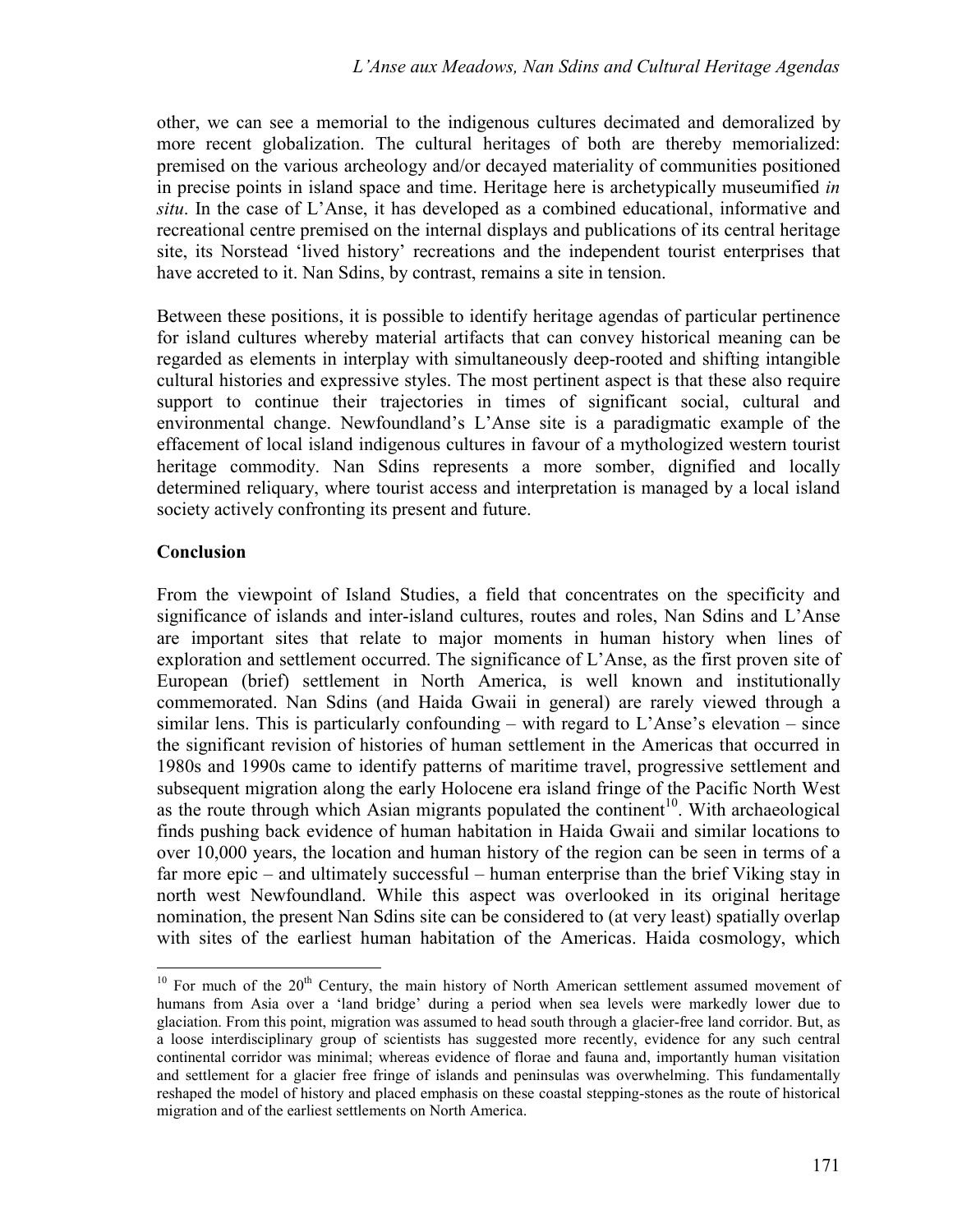includes no mythology of migration to the archipelago, also suggests a deeper and more direct connection between early North Americans and present-day Haida societies.

The UNESCO world heritage recognition of L'Anse and Nan Sdins was premised on the sites' material artifacts and the manner in which these were perceived to represent the societies that once occupied the (currently uninhabited) locales. In this regard, the crucial difference between the two is that while L'Anse represents a snapshot of a singular historical incident, Nan Sdins remains enmeshed within the intangible matrix of oral narratives, traditional beliefs, music, dance forms etc. that - together with the associated visual and design practices that are manifest in material form - comprise traditional Haida culture, or, more specifically, its modern incarnation. The marginalization of the latter aspect as a consideration in the Nan Sdins site's official heritage listing is perhaps one of the most pointed indicators of the need for a more holistic approach to heritage identification. In this regard, the principles informing UNESCO's 'Convention for the Safeguarding of Intangible Cultural Heritage' adopted in Paris in October 2003 are particularly pertinent to contemporary Haida Gwaii. In terms of the arguments advanced in this article, three of the most significant statements in the Convention's preamble identify:

- "the deep-seated interdependence between the intangible cultural heritage and the tangible cultural and natural heritage";
- "that the processes of globalization and social transformation, alongside the conditions they create for renewed dialogue among communities, also give rise, as does the phenomenon of intolerance, to grave threats of deterioration, disappearance and destruction of the intangible cultural heritage, in particular owing to a lack of resources for safeguarding such heritage"; and
- "that communities, in particular indigenous communities, groups and, in some cases, individuals, play an important role in the production, safeguarding, maintenance and re-creation of the intangible cultural heritage, thus helping to enrich cultural diversity and human creativity" (UNESCO Cultural Sector, 2003: online).

At time of writing (July 2008), proposals for the first round of Intangible Cultural Heritage listings are in process. While the UNESCO ICH register represents an important recognition and assertion of intangibility, it only represents one step towards a more holistic address to the "deep-seated interdependence" that its preamble acknowledges. The lessons of previous international heritage initiatives suggest that island activists and researchers should utilize those aspects of ICH discourse and registration processes that offer them advantages at th same time as recognizing and addressing social issues such as disenfranchisement and under-development as key to island cultures as they survive and (might yet prosper) in  $21<sup>st</sup>$  century contexts.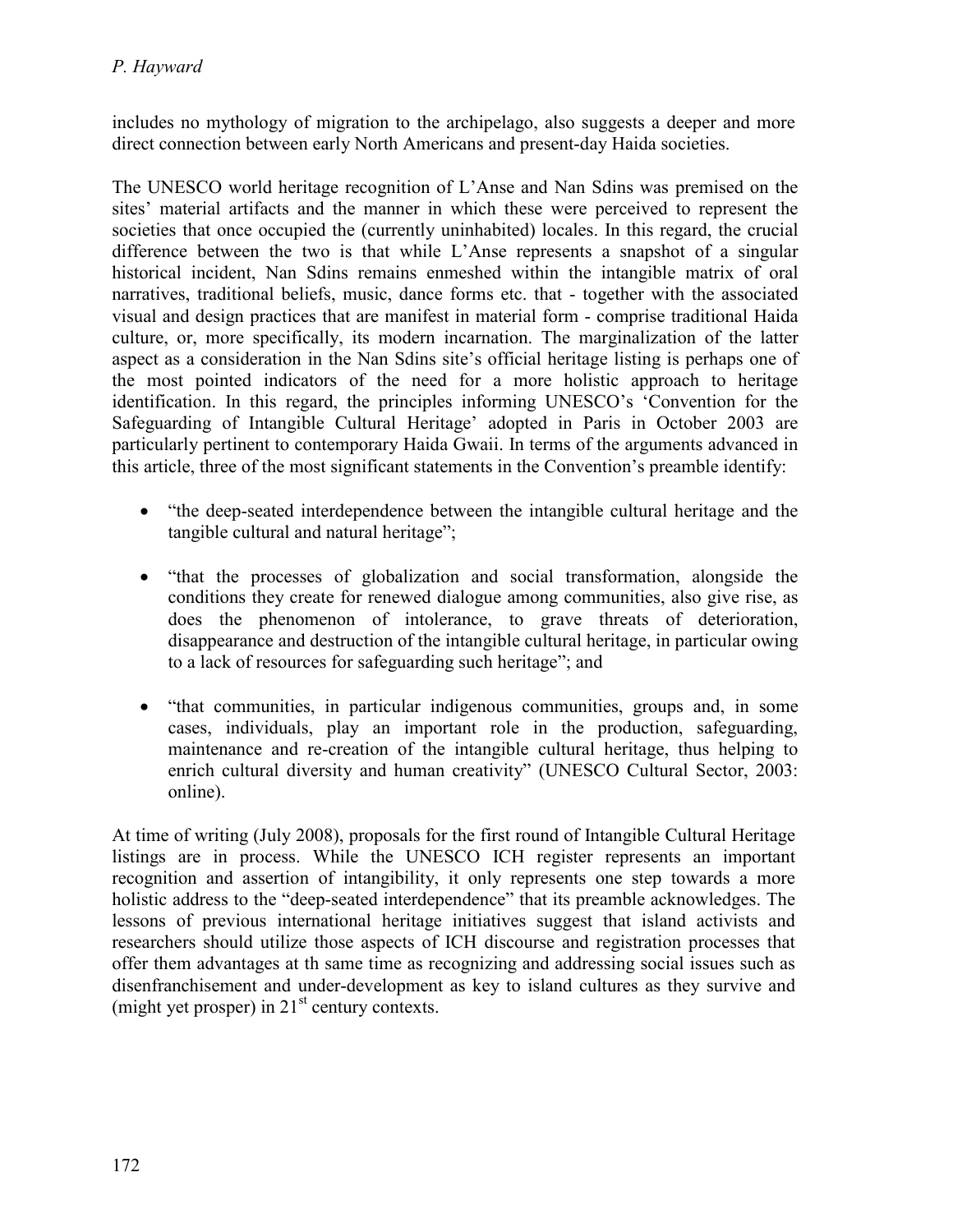#### Acknowledgements

Thanks to Chris Brookes for early conversations and to Mike Evans, Ilan Kelman and anonymous referees for their perceptive comments on previous versions of this paper.

#### References

Bell, M. (1999) 'Of Public Concern: The Pensioning of Visual Arts in Canada since 1945', in *In the Shadow of the Sun: Perspectives on Contemporary Native Art*, Hull ON, Canadian Museum of Civilization, pp. 97-106.

Cranmer-Webster, G. (1986) 'Conservation and Cultural Centres: U'Mista Cultural Centre, Alert Bay, Canada' in R. Barclay, M. Gilberg, J.C. McCauley, and T. Stone (eds.) *Symposium 86: The Care and Preservation of Ethnographic Materials* (Proceedings), Ottawa, Canadian Conservation Institute pp. 77-79.

Crosby, M. (2005) 'Haidas, Human Beings and Other Myths' in K. Duffek & C. Townsend-Gault (eds.) *Bill Reid and Beyond: Expanding on Native Art*, Vancouver and Toronto: Douglas and McIntyre/Seattle WA, University of Washington Press, pp. 108-130.

Dawn, L. (2005) 'Re: Reading Reid and the Revival' in K. Duffek & C. Townsend-Gault (eds.) *Reid and Beyond: Expanding on Native Art*, Vancouver and Toronto, Douglas and McIntyre/Seattle WA, University of Washington Press, pp. 251-279.

Fishing Point (2005) Viking Feast webpage, www.fishingpoint.ca/feast.html.

Government of Canada (1980) 'Anthony Island' World Heritage List Nomination Documentation.

Haida Nation (nd) 'History', www.haidanation.ca/Pages/Haida\_Nation/History.html.

Ingstad, H. & Stine Ingstad, A. (2001) *The Viking Discovery of America*, New York, Checkmark.

Jonaitis, A. (2005) 'Reconsidering the Northwest Coast Renaissance' in K. Duffek & C. Townsend-Gault (eds.) *Bill Reid and Beyond: Expanding on Native Art*, Vancouver and Toronto, Douglas and McIntyre/Seattle WA, University of Washington Press, pp. 155-174.

Haida Nation (nd) 'History', www.haidanation.ca/Pages/Haida\_Nation/History.html.

ICOMOS (International Council on Monuments and Sites) (1978) 'World Heritage List No. 4: L'Anse aux Meadows National Historic Park'.

ICOMOS (International Council on Monuments and Sites) (1981) 'World Heritage List No. 157: Anthony Island'.